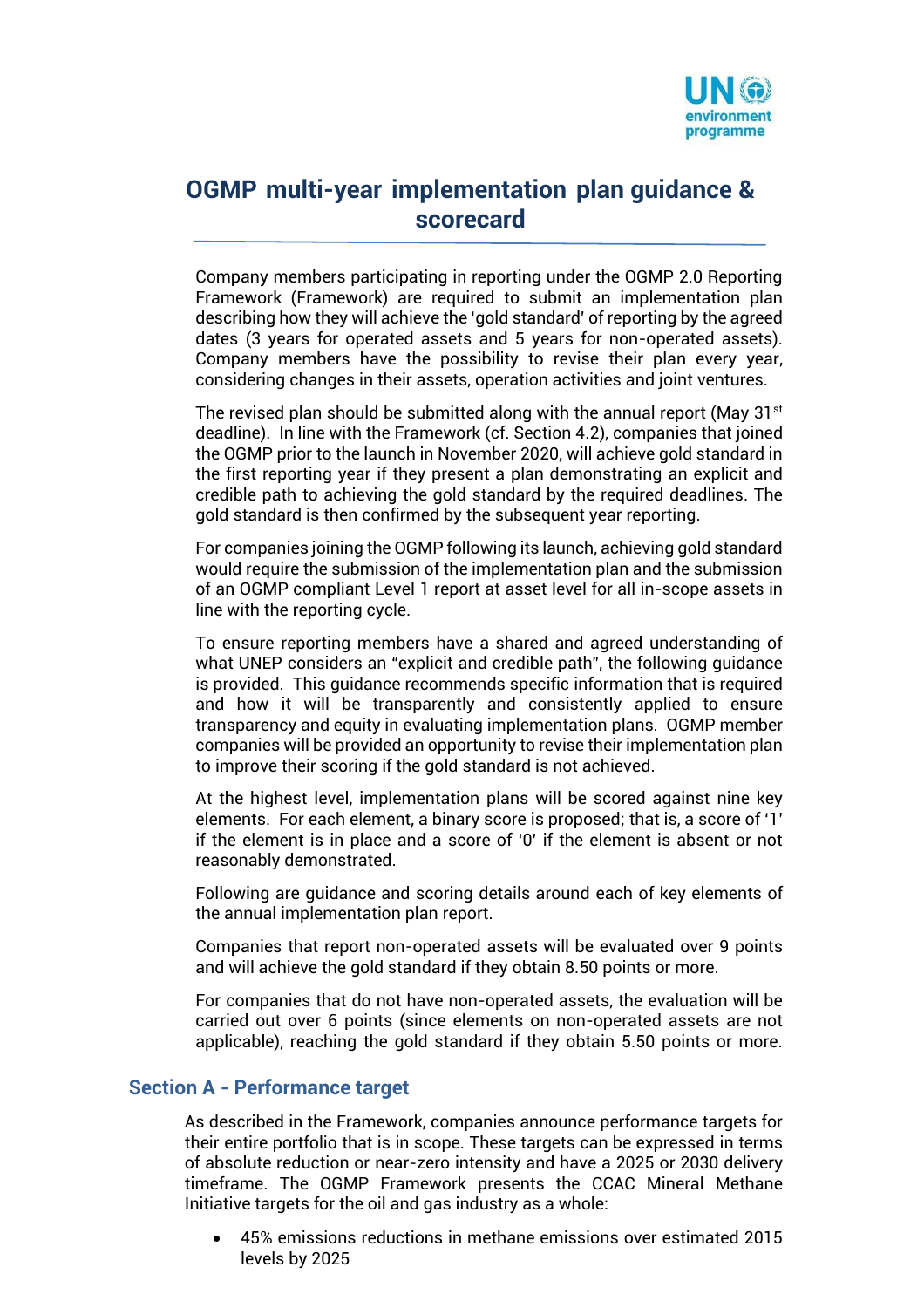

- 60-75% reductions by 2030; or alternatively
- a 'near zero' emissions intensity, such as the OGCI collective average target for upstream operations of 0.25% by 2025

Companies declare their own performance targets based on their own individual situation, in the context of the overall ambition to reduce industry emissions. Companies may adopt different targets, with better performing companies expected to set more ambitious targets than the average targets above.

Companies that have already publicly announced methane reductions targets are expected to use those commitments as basis for announcing their methane target in the framework of the OGMP (e.g. the OGCI target of 0,20%vol/vol - 0,25% vol/vol by 2025)

These targets can be ratcheted, depending on evolving industry best practice.

|                    | <b>Definition</b><br>(intensity /<br>absolute)<br>[%, metric<br>Tons of CH4] | Baseline year | Target year<br>(2025) | <b>Target</b><br>[%, metric<br>Tons of CH <sub>4</sub> ] |
|--------------------|------------------------------------------------------------------------------|---------------|-----------------------|----------------------------------------------------------|
| Operated<br>Assets |                                                                              |               |                       |                                                          |

The table below can be used as guidance for submitting the target:

**Framework reference**: cf. section 4.2.3 of the Framework 'Targets and constraints'.

**Resources**: IOGP GIE Marcogaz guidelines for methane target setting [https://gtw1h238bgv3dmbvo37kcoow-wpengine.netdna-ssl.com/wp](https://gtw1h238bgv3dmbvo37kcoow-wpengine.netdna-ssl.com/wp-content/uploads/2020/04/Guidelines-for-methane-target-setting.pdf)[content/uploads/2020/04/Guidelines-for-methane-target-setting.pdf](https://gtw1h238bgv3dmbvo37kcoow-wpengine.netdna-ssl.com/wp-content/uploads/2020/04/Guidelines-for-methane-target-setting.pdf)

### **Scorecard:**

**ELEMENT 1:** Target Defined (absolute reduction or near zero emission intensity). SCORE (1 OR 0)

Score of 1: One point is attributed if the implementation plan includes either an absolute methane emissions reduction target or a near zero methane intensity target for its operated assets. No target is required for non-operated ventures, but may also be provided (no additional points will be given).

Score of 0: No point is attributed if there is no commitment in the implementation plan for an absolute methane emissions reduction target or a near zero methane intensity target for operated assets.

### **ELEMENT 2:** Base Year Defined. SCORE (1 OR 0)

Score of 1: One point is attributed if the implementation plan denotes the base year the reporting member will report progress in order to demonstrate progress in achieving its target.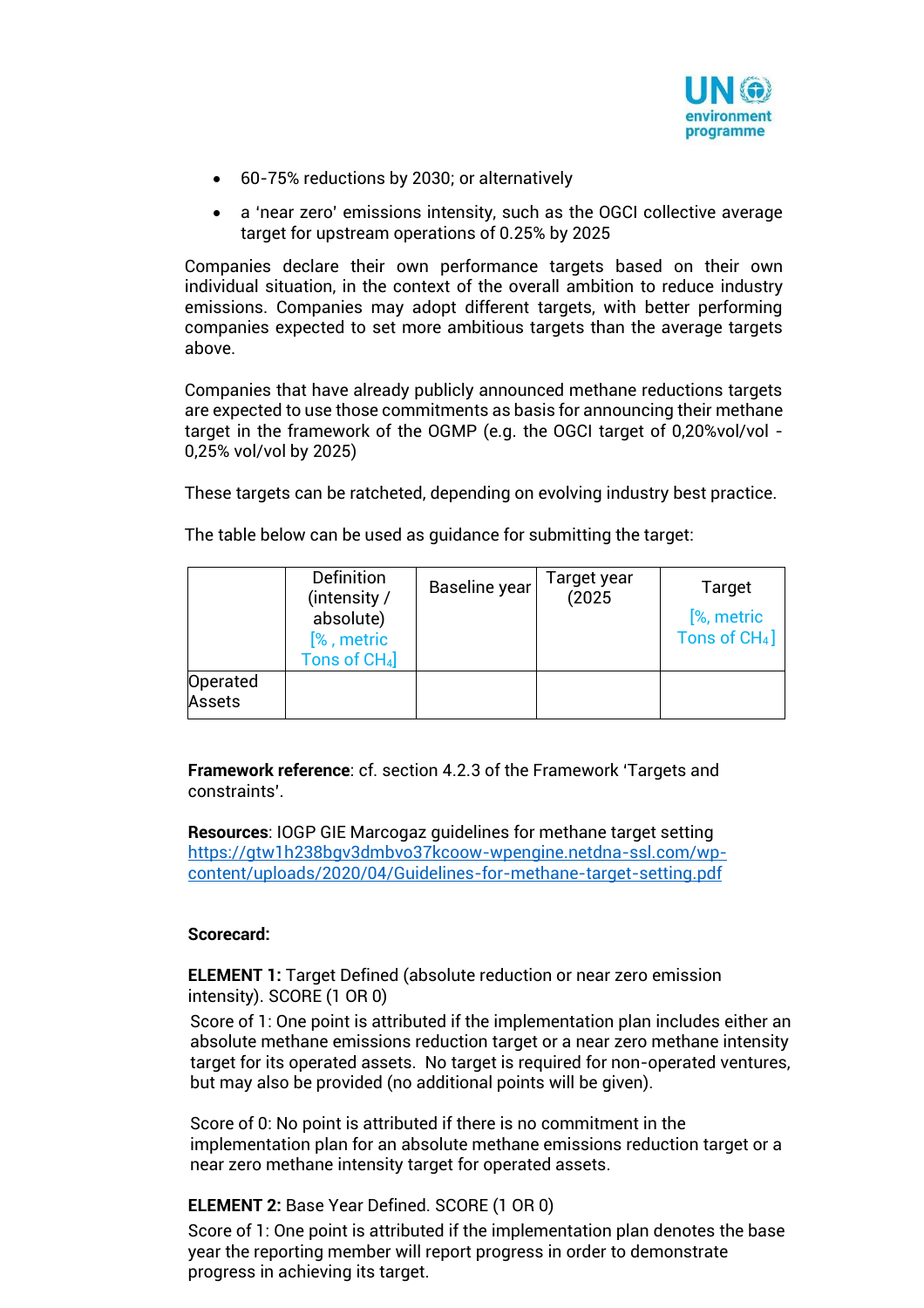

Score of 0: No point is attributed if a base year is not provided against which to measure performance against the target.

**ELEMENT 3:** Target by 2025. SCORE (1 OR 0) Score of 1: One point is attributed if the reporting member set the target for 2025. No points are given for additional targets beyond 2025. Score of 0: No point is attributed if the target is later than 2025.

**Example:** Target, reference year, Base Line year, Target Years

| General Information about the target |                                                                      |                                           | Performance in the Reference or Base<br><b>Target Year 1</b><br><b>Target Year 2</b><br>Year |                                                        |                     |                                   |                                                                                  |                          | <b>Reporting Year</b>             |                                                                                         |                                 |                                     |                               |                                                             |                                              |
|--------------------------------------|----------------------------------------------------------------------|-------------------------------------------|----------------------------------------------------------------------------------------------|--------------------------------------------------------|---------------------|-----------------------------------|----------------------------------------------------------------------------------|--------------------------|-----------------------------------|-----------------------------------------------------------------------------------------|---------------------------------|-------------------------------------|-------------------------------|-------------------------------------------------------------|----------------------------------------------|
|                                      | Consolidation<br><b>Basis</b><br>(Operational<br>Control.<br>Equity) | Year in<br>which the<br>target was<br>set | Reference /<br><b>Base Year</b>                                                              | <b>Total</b><br>emissions in<br>scope of the<br>target | Units of<br>measure | <b>Target Year</b><br>(e.g. 2025) | <b>Targeted</b><br>reduction<br>from<br>Reference or Target Year<br>Base Year, % | Absolute<br>emissions in | <b>Target Year</b><br>(e.g. 2030) | <b>Targeted</b><br>reduction<br>from<br>Reference or Target Year<br><b>Base Year, %</b> | <b>Absolute</b><br>emissions in | Current<br><b>Reporting</b><br>Year | <b>Total CH4</b><br>emissions | % Change<br>from<br><b>Reference or</b><br><b>Base Year</b> | <b>Target status</b><br>in reporting<br>year |
| Target 1                             | Opperated                                                            | 2020                                      | 2015                                                                                         | 100,000                                                | tCH <sub>a</sub>    | 2025                              | 45%                                                                              | 55,000                   | 2030                              | 65%                                                                                     | 35,000                          | 2020                                | 25,000                        | $-75%$                                                      | Underway                                     |
|                                      | Obligatory<br>Optional<br>Useful                                     |                                           | $\left  \mathbf{2}\right $<br>#                                                              | Scorecard point                                        |                     |                                   | $\overline{\mathbf{3}}$                                                          | 1                        |                                   | <b>Optional</b>                                                                         |                                 |                                     |                               |                                                             |                                              |

## **Section B - Phasing plan**

Companies are expected to work towards reporting methane emissions in their assets to Level 4/5 in 3 years for operated assets, and 5 years for non-operated assets. The phasing plan consists of a complete list of all assets that are in scope, indicating for each asset the estimated progress to level 4/5.

To achieve 'gold standard', a company must demonstrate an explicit and credible path to the required reporting levels within the required period for operated and non-operated assets.

The plan is to be considered a living document, and therefore subject to potential revision, also based on the outputs of the different guidance published by the Task Forces established under OGMP. Company members have therefore the option to submit a revised plan every year if they consider it is necessary. The revised plan can be submitted along with the annual reporting (by  $31^{st}$  May each year) There are no expectations for OGMP members to submit more than one revision a year.

**Framework reference**: cf. sections 4.1. 'Reporting Scope', 4.2.2 'Phasing', 4.2.1 'Venture reporting', 4.3.2 'Quantifying Emissions'

**Resources**: OGMP TGDs (currently under development), reporting templates and associated guidance

### **Scorecard:**

**ELEMENT 4:** Commitment to reach L4/L5 reporting in 3 years for operated assets. SCORE (1 OR 0)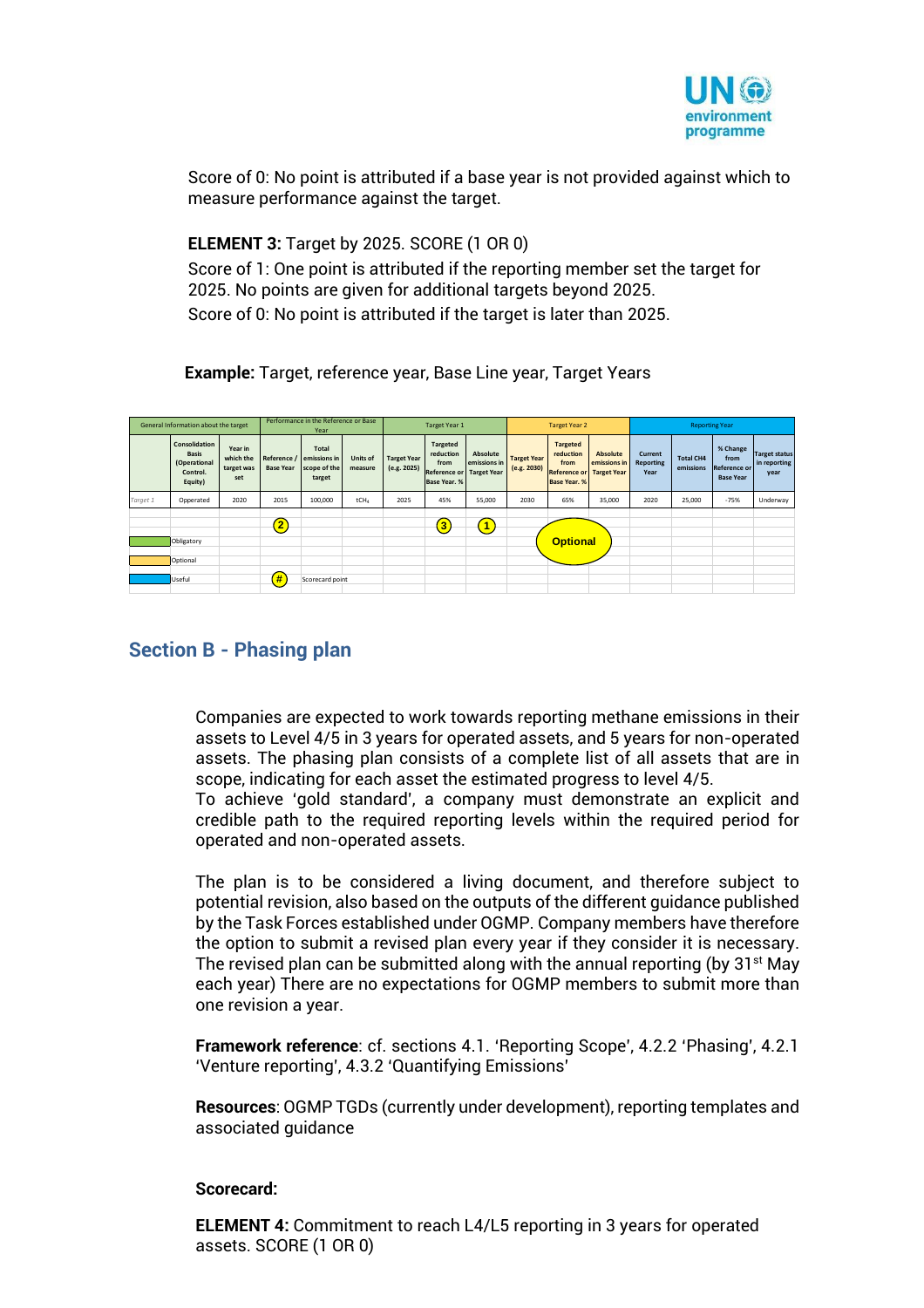

Score of 1: One point is attributed if the reporting member includes a commitment to move all participating (i.e. material) **operated** assets to the gold standard of reporting within 3 years, with consideration of the following:

It is understood that there may be challenges outside of a reporting member's control, which prevent reporting at levels 4 or 5 for both operated or nonoperated ventures within the prescribed timeframes (e.g. should an emerging technology to quantify methane emissions proves infeasible or unreliable). Reporting members will not be deducted points when it is reasonably proven that these types of challenge still exist for reporting members during any given reporting year.

Score of 0: No points are attributed if the reporting members does not make a commitment to move all participating (i.e. material) **operated** assets to the gold standard of reporting within 3 years of inclusion within the scope of OGMP 2.0 Framework reporting.

This commitment can be made in the implementation plan and/or by completing the table below for operated assets to demonstrate this commitment for all participating assets.

|              | Operated/                   | Year $1 \parallel$ | Year 2   Year 3 | Year 4 | Year 5 |
|--------------|-----------------------------|--------------------|-----------------|--------|--------|
|              | Non-                        |                    |                 |        |        |
|              | operated                    |                    |                 |        |        |
| Asset name 1 | Operated                    |                    | 4/5             | 4/5    | 4/5    |
|              | Asset name 2   Non-operated |                    |                 | 3      | 4/5    |
|              |                             |                    |                 |        |        |
|              |                             |                    |                 |        |        |
|              |                             |                    |                 |        |        |
|              |                             |                    |                 |        |        |

### *Table 1. Commitment to reach L4/L5 in 3 years for operated assets and in 5 years L5 for non-operated assets.*

#### **Example**

|                                                                |                |                |       | Implementation Plan to reach level 4/5 for operated assets |       | 4 |  |
|----------------------------------------------------------------|----------------|----------------|-------|------------------------------------------------------------|-------|---|--|
| Asset Name/Venture                                             | Levels         |                |       |                                                            |       |   |  |
|                                                                | 2021           | 2022           | 2023  | 2024                                                       | 2025  |   |  |
| <b>Distribution Network</b>                                    |                |                |       |                                                            |       |   |  |
| < <asset 1="" name="">&gt; DN</asset>                          | L <sub>2</sub> | L <sub>3</sub> | L4    | L4/L5                                                      | L4/L5 |   |  |
| < <asset 2="" name="">&gt; DN</asset>                          | L2             | L <sub>3</sub> | L4    | L4/L5                                                      | L4/L5 |   |  |
| Compressor stations TSO                                        |                |                |       |                                                            |       |   |  |
| < <asset name="">&gt; CS</asset>                               | L <sub>3</sub> | L <sub>3</sub> | L4/L5 | L4/L5                                                      | L4/L5 |   |  |
| <b>Transmission Network</b>                                    |                |                |       |                                                            |       |   |  |
| < <asset name="">&gt;TN</asset>                                | L <sub>3</sub> | L <sub>3</sub> | L4/L5 | L4/L5                                                      | L4/L5 |   |  |
| <b>Underground Storage</b>                                     |                |                |       |                                                            |       |   |  |
| < <asset name="">&gt; US</asset>                               | L1             | L <sub>3</sub> | L4/L5 | L4/L5                                                      | L4/L5 |   |  |
| <b>Underground Storage</b>                                     |                |                |       |                                                            |       |   |  |
| < <asset name="">&gt; UGS</asset>                              | L1             | L <sub>3</sub> | L4/L5 | L4/L5                                                      | L4/L5 |   |  |
| <b>LNG Terminals</b>                                           |                |                |       |                                                            |       |   |  |
| < <asset name="">&gt; LNG</asset>                              | L2             | L3             | L4/L5 | L4/L5                                                      | L4/L5 |   |  |
| <b>Transmission Network Maintenance</b>                        |                |                |       |                                                            |       |   |  |
| < <asset name="">&gt; Number and kind of<br/>procedure</asset> | L2             | L3             | L4/L5 | L4/L5                                                      | L4/L5 |   |  |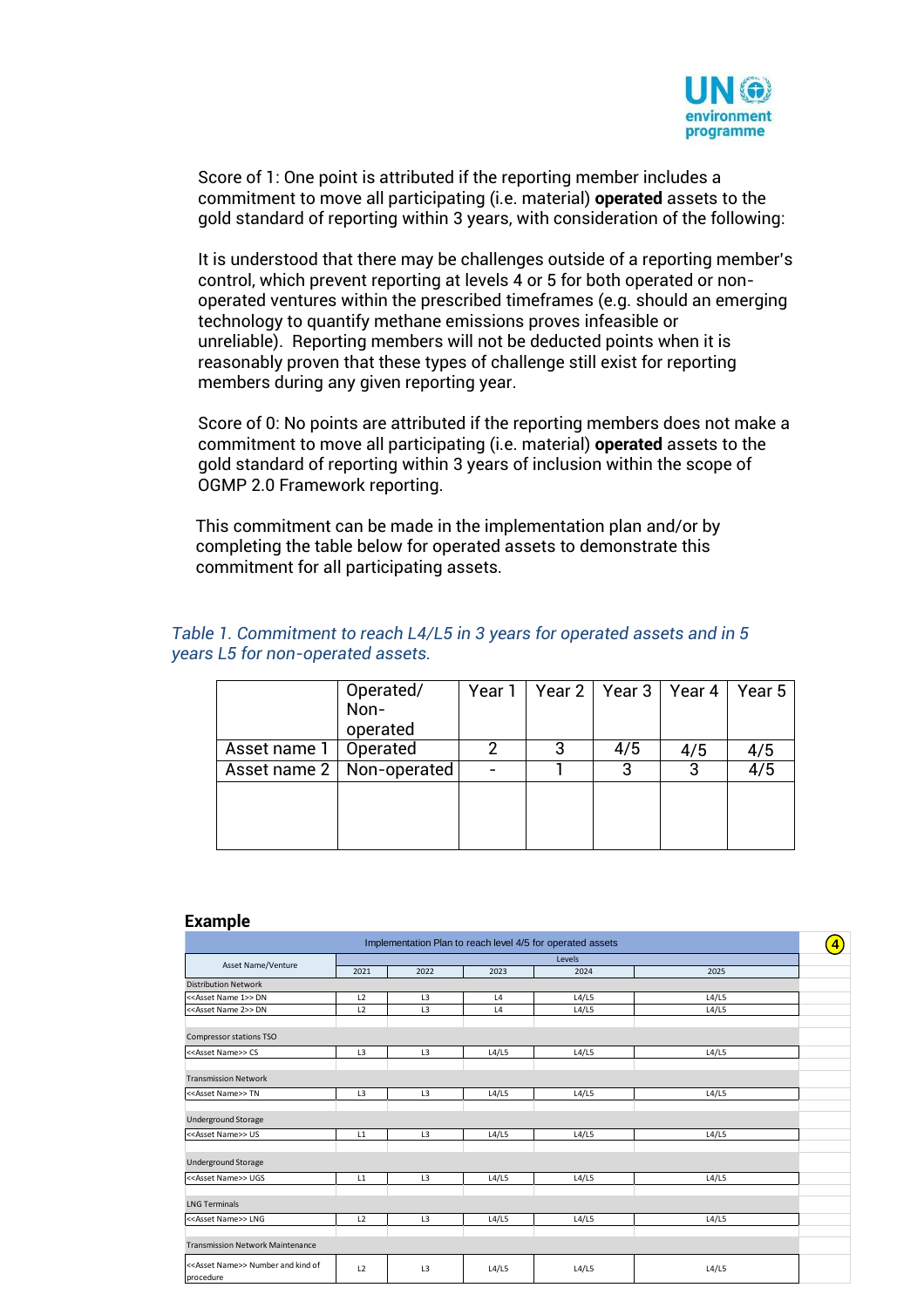

## **Credible and explicit path for operated assets**

Companies must provide a credible path, with milestones and timeline for each asset.

### **Scorecard:**

**ELEMENT 5 (MANDATORY TO INCLUDE AT LEAST 2 SUB-ELEMENTS):** The explicit and credible path for operated assets, listing milestones and times for each asset or group of assets using the following methodology. The element is further broken down into four sub-elements, each with a possible score of 0.25:

• **Sub-Element 5.1** Staged approach. SCORE (0.5 or 0) A staged approach, with the expected evolution of the assets performance through the years have to be provided by companies.

Score of 0.55: 0.5 points are attributed to the reporting member if they can demonstrate a staged approach that is reasonably achievable, i.e. having assets at L4/5 in years prior to the set deadlines of 3 years for operated assets. This would demonstrate a logical flow of activities and reasonable timelines to transition to Level 4 and 5 reporting across the reporting member's participating assets.

• **Sub-Element 5.2** Explanation of staged approach. SCORE (0.5 or 0)

Score of 0.5: 0.5 points are attributed if the reporting member describes plans, possible challenges and proposed solutions to implement the staged approach. This would demonstrate an understanding of the challenges and plans to overcome these challenges within the timeframes prescribed.

- **Sub-Element 5.3** Indication of possible technologies/methodologies currently being used or planned. SCORE (0.5 or 0) Score of 0.5: 0.5 points are attributed if the reporting member indicates the types of technologies, methodologies, periodicity and spatial distribution of measurements it is proposing for the detection and quantification of methane emissions. This would demonstrate that the technologies and approaches being proposed can reasonably be expected to achieve gold standard reporting.
- **Sub-Element 5.4** Identification of most material sources within the portfolio of assets. SCORE (0.55 or 0)

Score of 0.55: 0.25 points are attributed if the reporting member identifies the main emission sources, considering the Materiality rule, and lists these in the plan. This would demonstrate a transparency in the challenges of reporting on different source types and planned methodologies anticipated to be used to is using to quantify emissions.

Materiality rules are a mechanism for focusing OGMP 2.0 member company efforts on the biggest opportunities from the perspective of reducing methane emissions. All **sources** that account for 95% of total emissions for a given operator are considered as material. The Materiality Rule at asset level is currently under development by the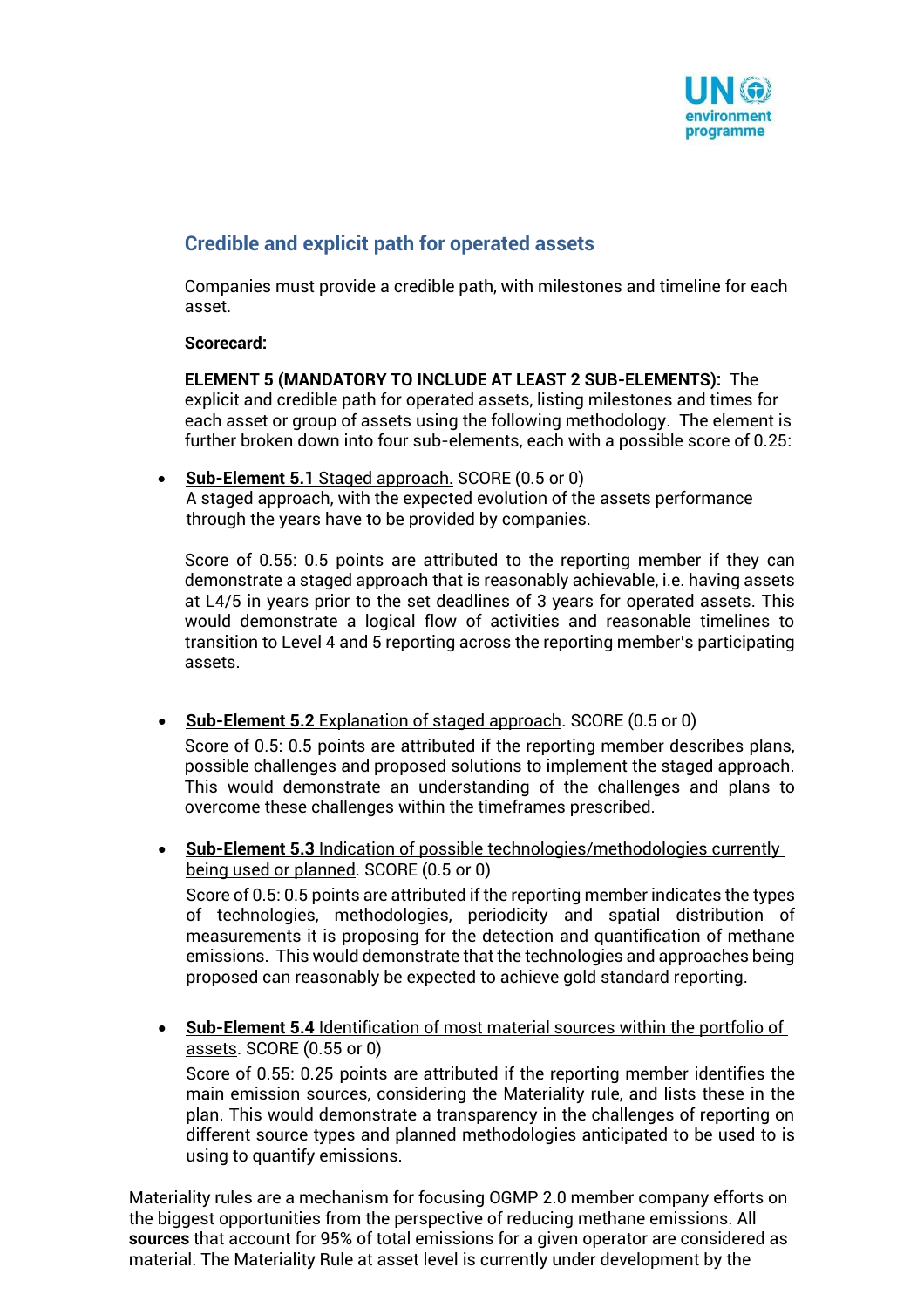

Uncertainty and Reconciliation and Technical Guidance Documents Task Forces and will be included in every TGD.

**Example**: explicit and credible path for operated assets, listing milestones and times for each asset

| <b>Measurement</b><br>ID | <b>Source</b>                                                                | <b>Measure description</b>                                                                                                                                           | 2021 | 2022 | 2023 | 2024 | 2025 |  |
|--------------------------|------------------------------------------------------------------------------|----------------------------------------------------------------------------------------------------------------------------------------------------------------------|------|------|------|------|------|--|
| <b>DN 01</b>             | <b>Fugitive Emissions</b>                                                    |                                                                                                                                                                      |      |      |      |      |      |  |
| DN 01 xx                 | Connections (flanges, seals, joints)                                         | LDAR campaigns that meet European standard<br>EN 15446 will be carried out in a frequency<br>based in the TGD's generated by OGMP 2.0 in all<br>the operated assets. |      |      |      |      |      |  |
| DN 01 xx                 | Valves and control valves                                                    | Use of specific software that combines                                                                                                                               |      |      |      |      |      |  |
| DN 01 xx                 | Pressure relief valves                                                       | measurements and Predictive Reliability                                                                                                                              |      |      |      |      |      |  |
| DN 01 xx                 | Blow-down open ended line                                                    |                                                                                                                                                                      |      |      |      |      |      |  |
|                          |                                                                              |                                                                                                                                                                      |      |      |      |      |      |  |
| <b>DN 02</b>             | <b>Vents</b>                                                                 |                                                                                                                                                                      |      |      |      |      |      |  |
| DN 02 xx                 | Purging & venting (maintenance, process,<br>commissioning & decommissioning) | Use of engineering calculations using<br>multivariable analysis.                                                                                                     |      |      |      |      |      |  |
|                          |                                                                              | Use of infrarred camaras                                                                                                                                             |      |      |      |      |      |  |

Companies are encouraged to be extensive in the description of methodologies, approaches, sampling methods, spatial and temporal measurement distribution proposed by them.

Score of 0: for any of the foregoing sub-elements, no score will be given where that sub-element is not demonstrated as in place to reasonably assure UNEP that the plan can reasonably achieve the gold standard at operating assets within the prescribed timeframes.

## **SECTION C: Level 4/5 reconciliation considerations**

The representativeness of the reconciliation process at level 4/5 will be covered within the annual reporting, with potentially variation of methodology/measurements at asset or source levels. Companies describe their policy and statistical justification for choosing a particular mix of methods, either as a general policy, or only in the year when assets report at level 4/5.

**Framework reference:** cf. sections 4.1. 'Reporting Scope', 4.2 Reporting Requirements

**Resources:** OGMP TGDs (currently under development), Uncertainty and Reconciliation document, reporting templates and associated guidance

**Scorecard: Sub-element 5.3 (see above)** 

## **SECTION D: JOINT VENTURE DYNAMICS**

Engaging Joint Ventures, both operated and non-operated, in methane emission reporting and mitigation presents challenges. In this section companies describe their process for achieving the reporting for joint ventures, as well as identify any geographies or particular assets where they require support from state actors, IGOs, NGOs or other companies. This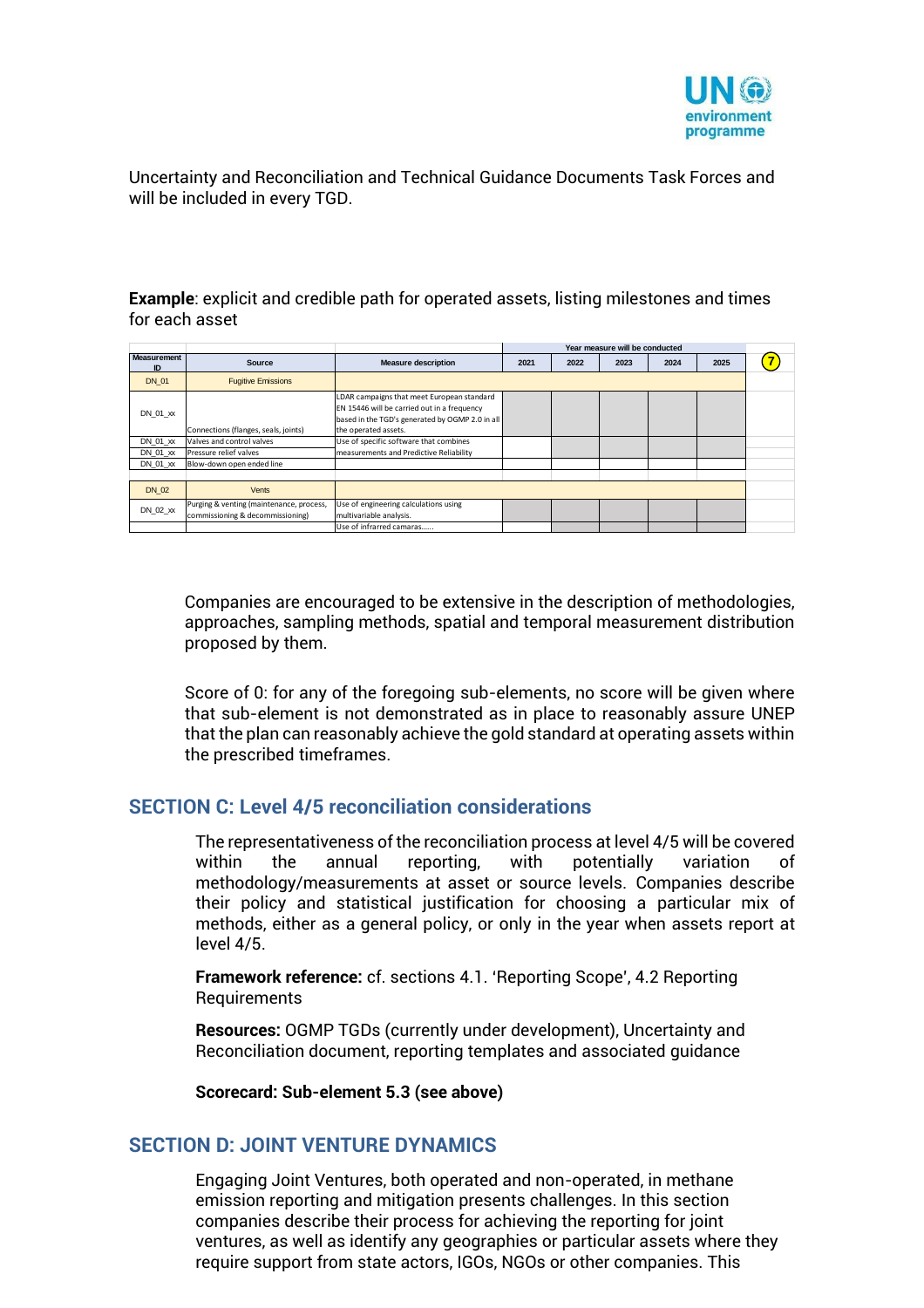

could include particular decision milestones or remarks on qualitative barriers that are expected.

## **Listing of non-operated assets (in case this option applies).**

In case the company has non-operated assets, those should be listed, including the percentage equity in the joint ventures.

**Framework reference**: cf. 4.2.1 'Venture reporting'

**Resources**: List of assets spreadsheet, reporting templates and associated guidance.

#### **Scorecard:**

**ELEMENT 6 (IF APPLICABLE):** List of non-operated assets. SCORE (1 OR 0) Score of 1: One point is attributed if the reporting member provides a complete list of non-operated assets. Assets considered as out of the scope (see Framework) need not be included (e.g. oil refining, chemical manufacture). This list should also include the country, location, name of operator and equity percentage held by the reporting member.

Score of 0: No points are attributed if the reporting member does not provide the complete list of non-operated assets, including the location, country, name of operator and equity percentage held by the reporting member.

## **Commitment to reach progressively L4/L5 reporting in 5 years for non-operated assets (in case this option applies).**

The reporting member can use the Table 1 above to report its commitment to work with its **non-operated ventures** demonstrating reasonable endeavors to help them in achieve the L4/L5 in 5 years.

**Framework reference:** cf. sections 4.1 'Reporting Scope', 4.2.2 'Phasing', 4.2.1 'Venture reporting', 4.3.2 Quantifying Emissions

**Resources:** OGMP TGDs (currently under development), reporting templates and associated guidance

#### **Scorecard:**

**ELEMENT 7:** (**IF APPLICABLE**) Commitment to work with non-operated ventures demonstrating reasonable endeavours to help them reach progressively L4/5 reporting in 5 years . SCORE (1 OR 0)

Score of 1: One point is attributed if the reporting member includes a commitment to work with its (material) **non-operated** ventures demonstrating reasonable endeavours to help them achieve the gold standard of reporting within 5 years of inclusion within the scope of OGMP 2.0 Framework reporting, with consideration of the following:

• It is understood that there may be challenges outside of a reporting